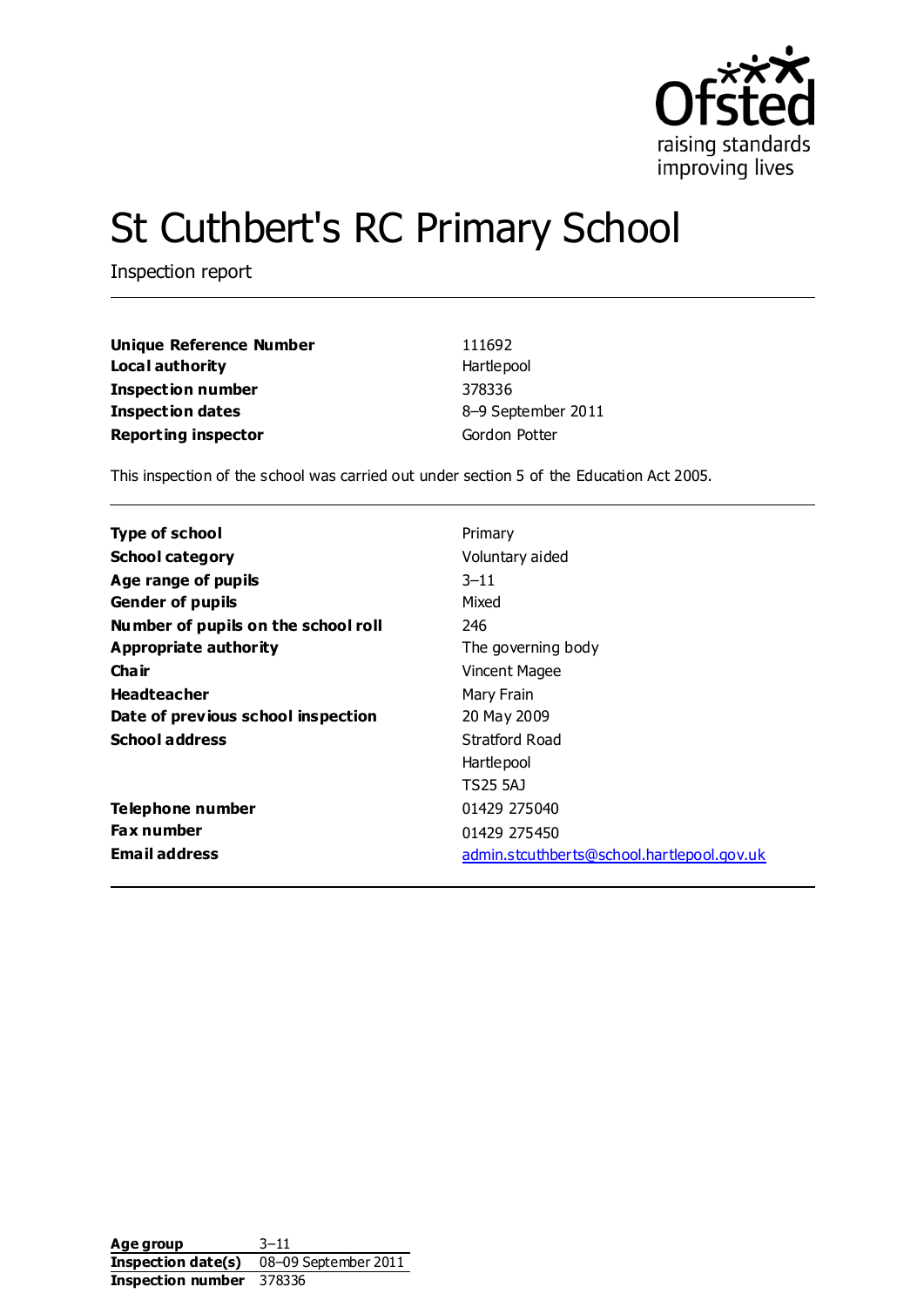The Office for Standards in Education, Children's Services and Skills (Ofsted) regulates and inspects to achieve excellence in the care of children and young people, and in education and skills for learners of all ages. It regulates and inspects childcare and children's social care, and inspects the Children and Family Court Advisory Support Service (Cafcass), schools, colleges, initial teacher training, work-based learning and skills training, adult and community learning, and education and training in prisons and other secure establishments. It rates council children's services, and inspects services for looked after children, safeguarding and child protection.

Further copies of this report are obtainable from the school. Under the Education Act 2005, the school must provide a copy of this report free of charge to certain categories of people. A charge not exceeding the full cost of reproduction may be made for any other copies supplied.

If you would like a copy of this document in a different format, such as large print or Braille, please telephone 0300 123 4234, or email [enquiries@ofsted.gov.uk](mailto:enquiries@ofsted.gov.uk)

You may copy all or parts of this document for non-commercial purposes, as long as you give details of the source and date of publication and do not alter the information in any way.

To receive regular email alerts about new publications, including survey reports and school inspection reports, please visit our website and go to 'Subscribe'.

Piccadilly Gate Store Street Manchester M1 2WD

T: 0300 123 4234 Textphone: 0161 618 8524 [enquiries@ofsted.gov.uk](mailto:enquiries@ofsted.gov.uk) [www.ofsted.gov.uk](http://www.ofsted.gov.uk/)



© Crown copyright 2011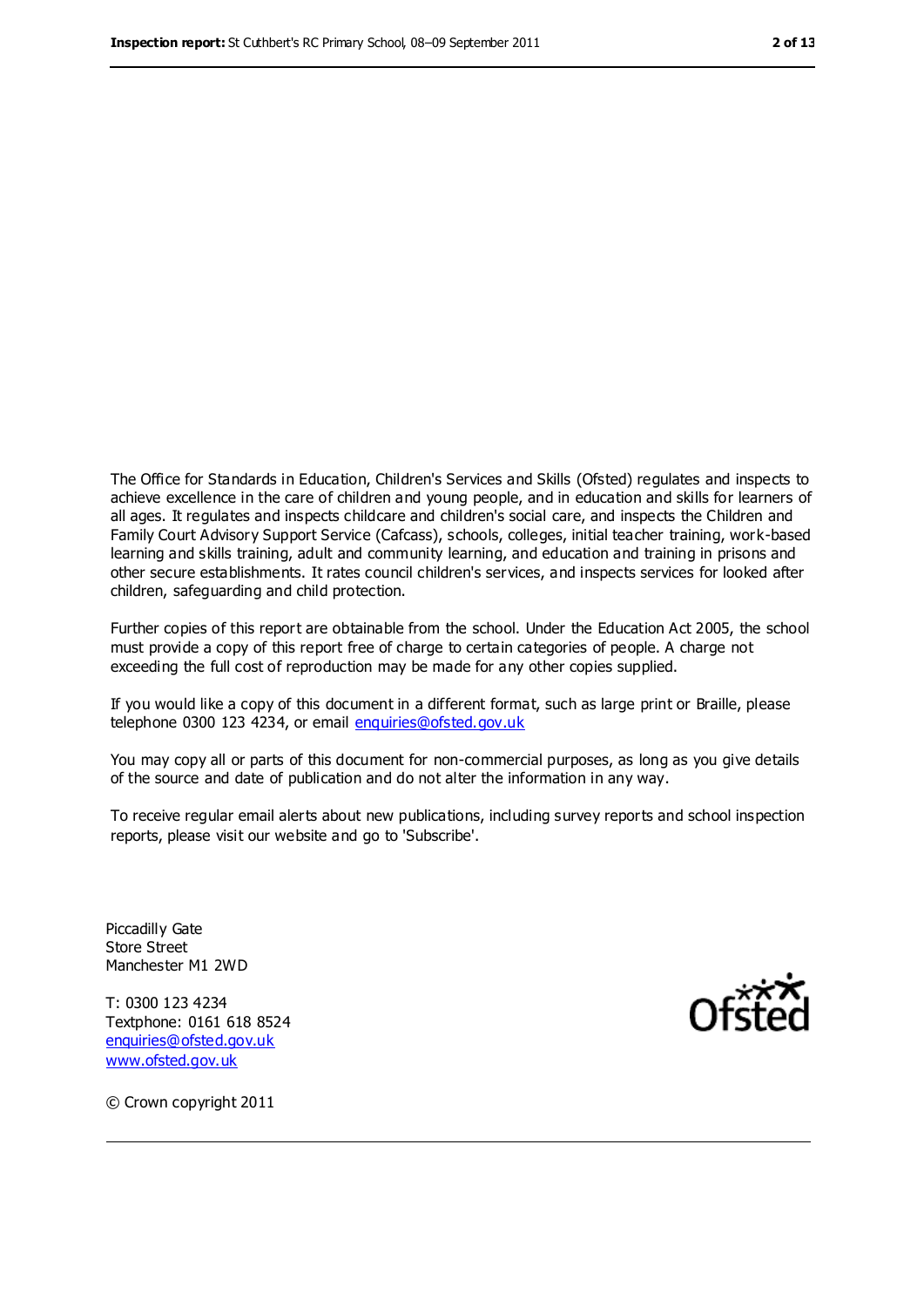## **Introduction**

This inspection was carried out by three additional inspectors. The inspectors observed 12 lessons taught by 10 teachers, conducted visits to lessons with the headteacher and held meetings with representatives of the governing body, representatives from the local authority, staff, parents and carers, and groups of pupils. They observed the school's work, and looked at a range of school policies and documentation relating to safeguarding and strategic planning, examples of pupils' work, assessment data and monitoring records. They also scrutinised the 77 questionnaires returned by parents and carers as well as 87 questionnaires from pupils and 30 returned by staff.

The inspection team reviewed many aspects of the school's work. It looked in detail at a number of key areas.

- Whether a stimulating curriculum and good teaching across the school enables all groups of pupils to make good progress.
- Whether assessment information about pupils' skills and abilities is well-used to measure pupils' progress over time and to plan work that offers appropriate pace and challenge for all groups of pupils.
- Whether strategies introduced by the senior leaders are successfully raising attendance.

## **Information about the school**

This is an average-sized primary school. Most pupils are from White British backgrounds, although the school caters for increasing proportions of pupils from minority ethnic backgrounds and those who speak English as an additional language. The proportion of pupils known to be eligible for free school meals is average. The proportion of pupils with special educational needs and/or disabilities is average. The school has achieved Healthy School status.

The school provides out-of-school care in the form of a breakfast and an after-school club.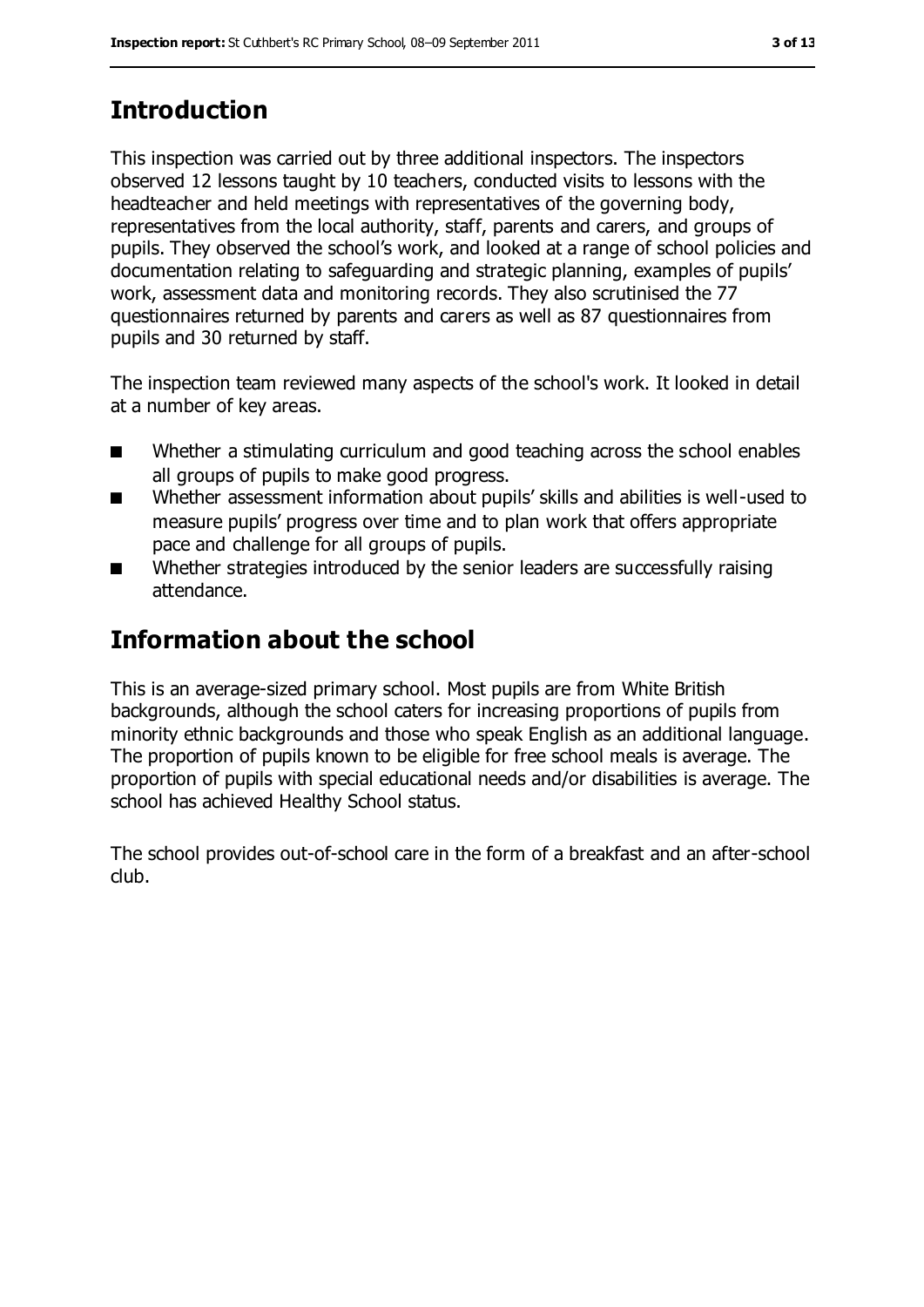**Inspection grades: 1 is outstanding, 2 is good, 3 is satisfactory and 4 is inadequate** Please turn to the glossary for a description of the grades and inspection terms

### **Inspection judgements**

#### **Overall effectiveness: how good is the school? 2**

#### **The school's capacity for sustained improvement 2**

#### **Main findings**

This is a good school. All staff provide exceptional care and support which ensure that pupils are happy, feel extremely safe and show a good awareness of how to stay fit and healthy. Pupils make an outstanding contribution to the school through the elected school council and they say that 'playground friends' help them play together and behave well. They show outstanding spiritual, moral, social and cultural development and have an exceptional sense of right and wrong and how to help others. The school has excellent arrangements to engage with parents and carers, and, accordingly, parents and carers are exceptionally supportive of the school.

Pupils have a clear understanding of different faiths and cultures because the school celebrates the growing ethnic diversity of its pupils alongside its local heritage and Catholic ethos. As a result, pupils who speak English as an additional language settle quickly into the school and make outstanding progress because of highly effective teaching and sensitive care. Well-judged initiatives ensure that overall good teaching engages all pupils and helps them to make good progress. The curriculum provides a range of memorable experiences and has a strong emphasis on developing pupils' basic skills in English and mathematics. However, in some lessons, there are too few opportunities for pupils to work together, solve problems and apply their skills in open-ended and investigative activities. In these lessons teachers offer too much help, the pace of learning drops and progress slows. Teachers constantly check pupils' understanding and help pupils recognise how well they are doing. Effective use of targets and marking accurately tell pupils how well they have done and how to improve. Robust tracking gathers accurate information about pupils' abilities. However, such information is not always used to measure accurately the progress that pupils are making from their starting points or to ensure that work in lessons constantly matches the needs of all pupils.

The school has striven to improve attendance. Despite its wide range of well-judged strategies, which have significantly reduced rates of persistent absence, attendance remains average because a few families do not see the benefits of ensuring their children attend regularly and too many families take holidays during term time. Good partnerships with outside agencies encourage creative and teamwork skills and there are highly effective links to support pupils with a range of complex needs. The school's accurate self-evaluation and its success in improving provision in the Early Years Foundation Stage, where children make a flying start, demonstrate its good capacity to improve. It provides good value for money.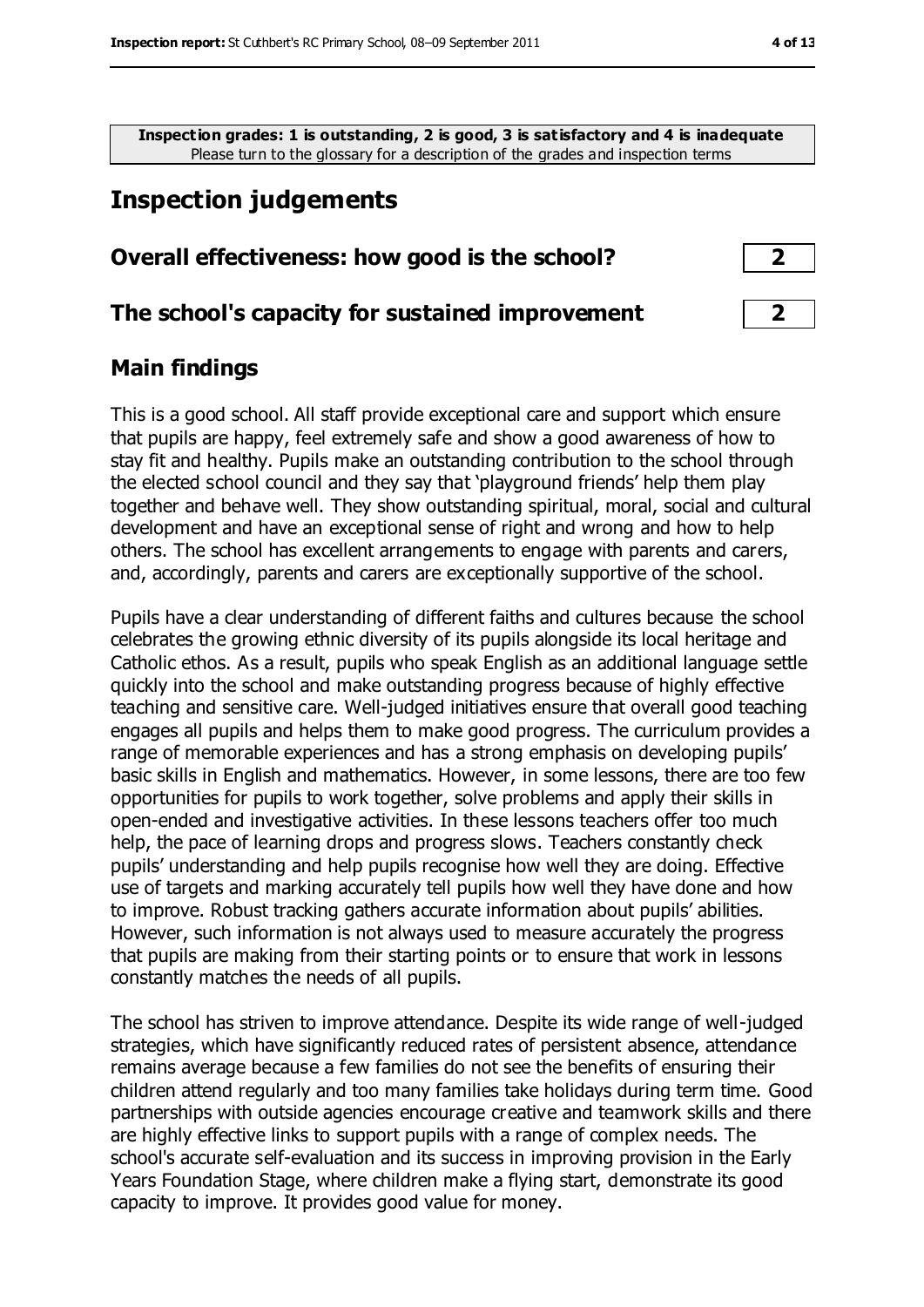#### **What does the school need to do to improve further?**

- By the summer of 2012, further increase the rates at which pupils make progress and raise pupils' attainment to higher levels, by:
	- ensuring that all lessons have a brisk pace and offer sufficient opportunities for pupils to work together, solve problems and apply their skills in open-ended investigative activities
	- ensuring that data are well used so that teachers have accurate information about how well pupils are progressing and use that knowledge to plan work that is well matched to the needs of individual pupils.
- Improve attendance by working closely with families to help them ensure their children come to school regularly.

#### **Outcomes for individuals and groups of pupils 2**

The extent to which pupils achieve and enjoy their work is good. Pupils are courteous, have good attitudes, form positive relationships and show great keenness to do well in their work. In lessons, they especially enjoy challenging and lively activities, such as problem-solving activities in mathematics or being involved in roleplay activities to learn about life in a town in Roman Britain.

The level of skills and abilities with which pupils enter school are typically below those expected for their age. Pupils make good progress to reach levels of attainment which are broadly average at the end of Year 6. Well-targeted initiatives have led to increased progress in mathematics and English. Pupils with special educational needs and/or disabilities are exceptionally well cared for and supported in their learning and they make good progress because their work offers appropriate challenge and interest.

Pupils care for one another very well, have great respect for each other and for the adults in the school, and say they feel exceptionally safe. They are confident that they know exactly what to do in the event of a concern. Pupils are well aware of the importance of a healthy diet and of taking plenty of exercise. This is reflected in their enthusiastic involvement in physical education and the high take-up of healthy school meals.

Pupils make an exceptionally positive contribution to the school community through the elected school council which meets regularly and listens to pupils' concerns and ideas. They willingly take on roles, such as running the tuck shop and as playground friends, helping everyone to eat healthily, behave well and feel extremely safe. They support a range of charities and participate in competitions with other local schools and in activities with the local church and in the local allotments. Average attendance rates, strong understanding of the issues related to the world of work and confident use of skills in information and communication technology (ICT), mean that pupils are well equipped for their future economic well-being.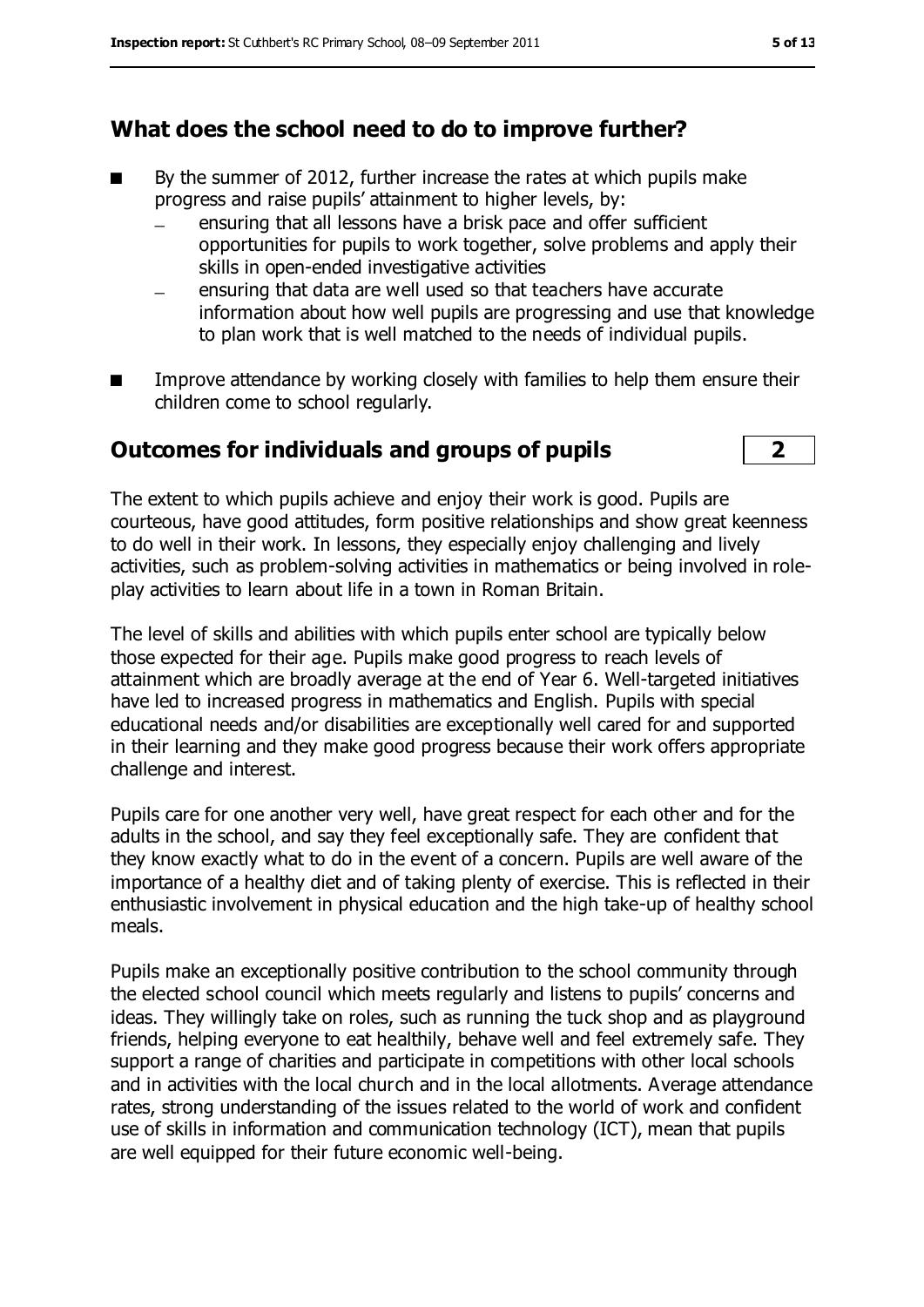| These are the grades for pupils buttonnes                                                                   |               |
|-------------------------------------------------------------------------------------------------------------|---------------|
| Pupils' achievement and the extent to which they enjoy their learning                                       |               |
| Taking into account:                                                                                        |               |
| Pupils' attainment <sup>1</sup>                                                                             | 3             |
| The quality of pupils' learning and their progress                                                          | $\mathcal{P}$ |
| The quality of learning for pupils with special educational needs and/or<br>disabilities and their progress | 2             |
| The extent to which pupils feel safe                                                                        |               |
| Pupils' behaviour                                                                                           |               |
| The extent to which pupils adopt healthy lifestyles                                                         |               |
| The extent to which pupils contribute to the school and wider community                                     |               |
| The extent to which pupils develop workplace and other skills that will                                     |               |
| contribute to their future economic well-being                                                              |               |
| Taking into account:                                                                                        |               |
| Pupils' attendance <sup>1</sup>                                                                             | ς             |
| The extent of pupils' spiritual, moral, social and cultural development                                     |               |
|                                                                                                             |               |

#### These are the grades for pupils' outcomes

#### **How effective is the provision?**

 $\overline{a}$ 

Teachers make learning fun, make it clear to pupils what they will learn and how they will know if they have succeeded. They employ interactive whiteboard technology well to engage pupils, and plan effective opportunities for pupils to learn through practical activities, including experiments, games and using role play. Teachers use questions well to ascertain what pupils already know and check that they have made progress. There are very strong relationships and teachers and teaching assistants interact extremely well with pupils to support them in their learning. Occasionally, the pace of learning drops because introductory activities go on too long, teachers offer too much information and pupils are prevented from getting on with tasks or exploring together.

The curriculum contributes to pupils' good progress by offering a range of stimulating activities which are increasingly helping them to see the links between subjects and to develop and apply important skills. For example, work on the Ancient Greeks successfully develops imagination, creativity and research skills. There are good procedures to promote reading and there are many opportunities for pupils to write in subjects across the curriculum. Well-planned enrichment activities, including visits to Dukeshouse Wood residential centre, visits from religious groups and opportunities to work with sculptors, help to develop pupils' skills in sport and art and their understanding of environmental issues and other faiths and cultures. There are many popular extra-curricular clubs which promote learning and enjoyment in sporting, arts and environmental activities, including steel band and gardening. The breakfast and after-school clubs effectively promote pupils' well-being and learning.

The effective work of all staff and the parent support adviser ensures that pupils' individual needs are recognised and strategies are put in place to help those pupils who have a range of complex social, emotional and behavioural needs, and their families. Pupils are cared for exceptionally well, their varied learning needs are met and they develop self-esteem, respect and a sense of responsibility. The school has

<sup>&</sup>lt;sup>1</sup>The grades for attainment and attendance are: 1 is high; 2 is above average; 3 is broadly average; and 4 is low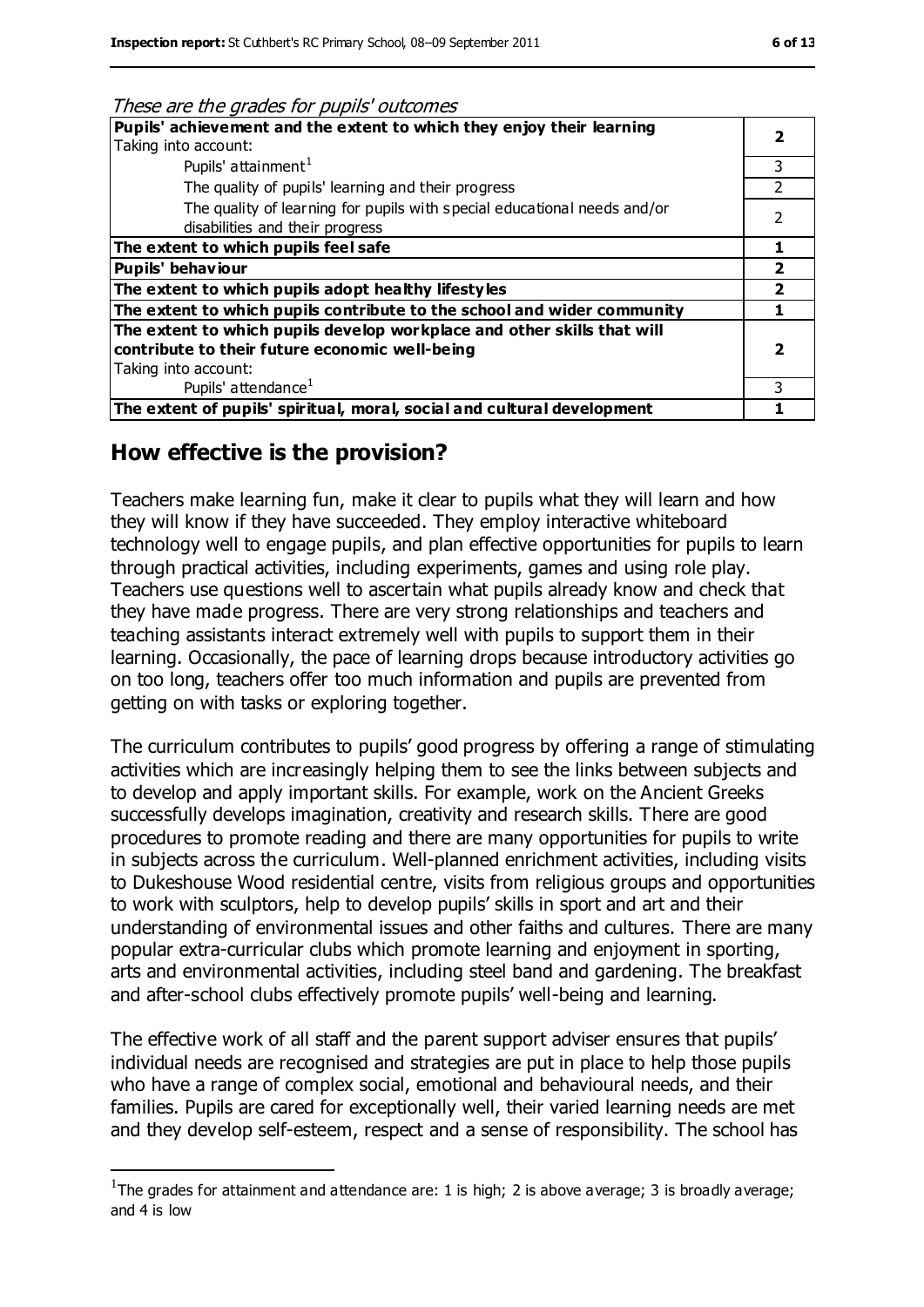worked closely with parents and carers and significantly reduced the number of pupils who are persistently absent. Well-established and highly effective practices involve parents and carers when their children enter school, move from class to class and transfer to secondary school.

These are the grades for the quality of provision

| The quality of teaching                                                  |  |
|--------------------------------------------------------------------------|--|
| Taking into account:                                                     |  |
| The use of assessment to support learning                                |  |
| The extent to which the curriculum meets pupils' needs, including, where |  |
| relevant, through partnerships                                           |  |
| The effectiveness of care, guidance and support                          |  |

#### **How effective are leadership and management?**

The highly experienced and influential headteacher has rigorously and skilfully pursued and implemented strategies that have brought about an improvement in school effectiveness. Very ably supported by the deputy headteacher, she has established effective systems for assessing pupils' attainment and monitoring the effectiveness of teaching. While these initiatives have helped to improve teaching, the Early Years Foundation Stage and the curriculum, assessment procedures are not as yet refined enough to accurately measure pupils' progress. The headteacher's view of shared and collaborative leadership ensures that all staff have clearly-defined roles and responsibilities and are enthusiastic about their contribution to the development of key areas of the curriculum. They welcome these opportunities to contribute to decision making and the very detailed school improvement plan, and to advance their own professional development. The governing body skilfully offers strong support and challenge to the school and monitors its work closely.

The school's arrangements for safeguarding pupils are good, as all aspects meet government requirements and are rigorously monitored and reviewed to ensure pupils' safety. The success of these arrangements is reflected in how exceptionally safe pupils feel and in their keen awareness of potential risks to their well-being. The school has effective links with outside agencies to support the pupils' wide-ranging needs and to develop learning opportunities. The school has introduced a range of extremely effective initiatives to involve parents and carers in their children's learning, including supporting learning at home and regular information about their children's progress.

There is a clear commitment to promoting equal opportunities and to ensuring that discrimination against any group is avoided at all times. The school is proud of its inclusive nature and makes a good contribution to community cohesion. The sense of community in the school is extremely strong and there are excellent links with the local community. Pupils have a developing understanding of the United Kingdom as a diverse, multicultural society and of life in other countries.

These are the grades for the leadership and management

**The effectiveness of leadership and management in embedding ambition and driving improvement** Taking into account: **2**

The leadership and management of teaching and learning 2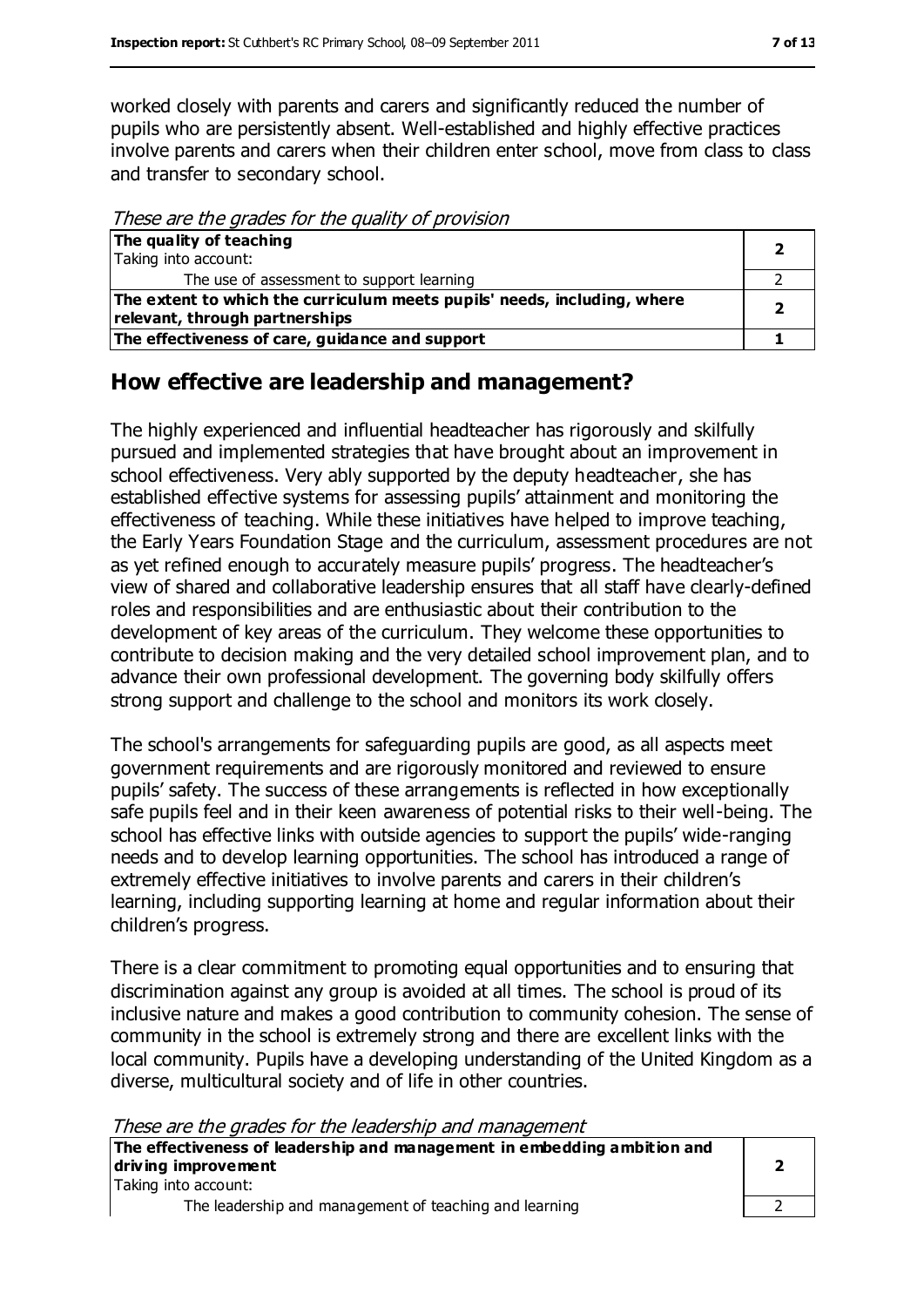| The effectiveness of the governing body in challenging and supporting the<br>school so that weaknesses are tackled decisively and statutory responsibilities<br>met |   |
|---------------------------------------------------------------------------------------------------------------------------------------------------------------------|---|
| The effectiveness of the school's engagement with parents and carers                                                                                                |   |
| The effectiveness of partnerships in promoting learning and well-being                                                                                              | 2 |
| The effectiveness with which the school promotes equality of opportunity and<br>tackles discrimination                                                              |   |
| The effectiveness of safeguarding procedures                                                                                                                        | 2 |
| The effectiveness with which the school promotes community cohesion                                                                                                 |   |
| The effectiveness with which the school deploys resources to achieve value for<br>money                                                                             |   |

#### **Early Years Foundation Stage**

Effective interventions, by all adults, are skilfully directed to develop skills in counting, speaking and listening and linking sounds and letters, and help children to make good progress from their starting points. Children thrive on creative activities, such as craft, painting, writing and imaginative play and develop as confident and caring individuals. They particularly enjoy construction, singing, discovering about people who help us and learning nursery rhymes. There is a clear commitment to outdoor learning and children enjoy climbing and exploring together. However, difficult access to the outside area limits opportunities for children in the Reception classes to have free interchange between indoor and outdoor learning.

Children develop independence and a good understanding of how to stay healthy, through accessing healthy snacks and drinks. Staff ensure that requirements regarding children's safety are rigorously met. They encourage children to share, to take turns and to behave well. The Early Years Foundation Stage leader has a very clear understanding of how children learn and stimulates their enthusiasm. She is well supported by the Nursery class teachers so that work is well planned and based on observations of children's learning. Occasionally, it is not clear how activities are specifically linked to learning goals. Extremely positive partnerships with parents and carers enable children to settle quickly into the Early Years Foundation Stage classes and excellent arrangements exist for transition into Year 1. The learning records, in particular, help parents and carers to understand how well their children are progressing.

These are the grades for the Early Years Foundation Stage

| Overall effectiveness of the Early Years Foundation stage                             |  |
|---------------------------------------------------------------------------------------|--|
| Taking into account:                                                                  |  |
| Outcomes for children in the Early Years Foundation Stage                             |  |
| The quality of provision in the Early Years Foundation Stage                          |  |
| The effectiveness of leadership and management in the Early Years Foundation<br>Stage |  |

#### **Views of parents and carers**

Approximately one-third of parents and carers responded to the questionnaire. The respondents strongly support the school and its leaders and how they meet their child's needs, ensuring their child enjoys school, is healthy and safe. The inspection findings reflect these very positive views.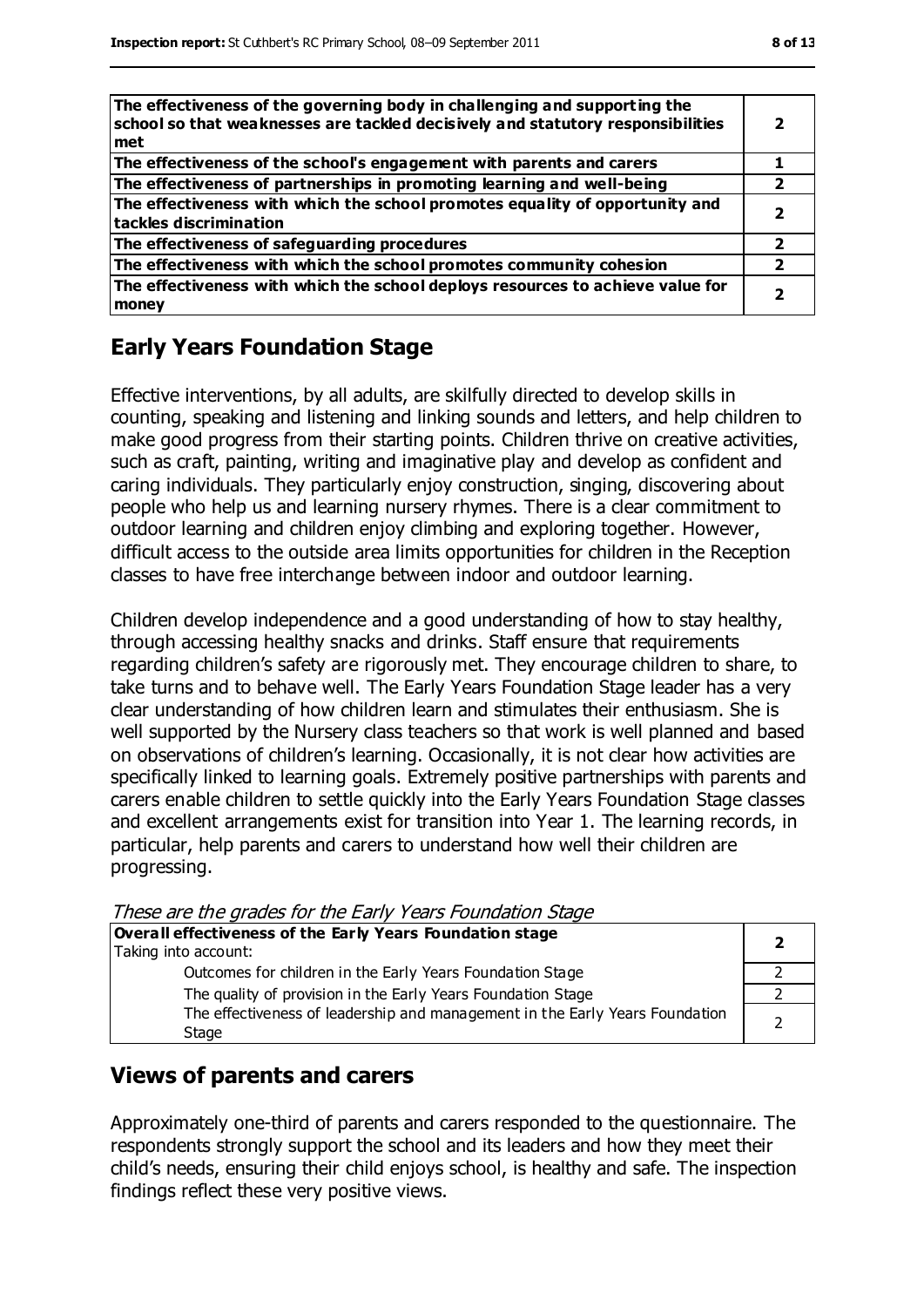## **Responses from parents and carers to Ofsted's questionnaire**

Ofsted invited all the registered parents and carers of pupils registered at St Cuthbert's RC Primary School to complete a questionnaire about their views of the school.

In the questionnaire, parents and carers were asked to record how strongly they agreed with 13 statements about the school.

The inspection team received 77 completed questionnaires by the end of the on-site inspection. In total, there are 246 pupils registered at the school.

| <b>Statements</b>                                                                                                                                                                                                                                       | <b>Strongly</b><br>agree |               | <b>Agree</b> |               | <b>Disagree</b> |               | <b>Strongly</b><br>disagree |               |
|---------------------------------------------------------------------------------------------------------------------------------------------------------------------------------------------------------------------------------------------------------|--------------------------|---------------|--------------|---------------|-----------------|---------------|-----------------------------|---------------|
|                                                                                                                                                                                                                                                         | <b>Total</b>             | $\frac{9}{6}$ | <b>Total</b> | $\frac{1}{2}$ | <b>Total</b>    | $\frac{0}{0}$ | <b>Total</b>                | $\frac{9}{6}$ |
| My child enjoys school                                                                                                                                                                                                                                  | 35                       | 45            | 42           | 55            | 0               | $\mathbf 0$   | 0                           | 0             |
| The school keeps my child<br>safe                                                                                                                                                                                                                       | 46                       | 60            | 31           | 40            | 0               | $\mathbf 0$   | $\mathbf 0$                 | $\mathbf 0$   |
| The school informs me<br>about my child's progress                                                                                                                                                                                                      | 38                       | 49            | 37           | 48            | 1               | $\mathbf{1}$  | $\mathbf 0$                 | $\mathbf 0$   |
| My child is making enough<br>progress at this school                                                                                                                                                                                                    | 38                       | 49            | 39           | 51            | 0               | $\mathbf 0$   | $\mathbf 0$                 | $\mathbf 0$   |
| The teaching is good at<br>this school                                                                                                                                                                                                                  | 42                       | 55            | 35           | 45            | 0               | $\mathbf 0$   | $\mathbf 0$                 | $\mathbf 0$   |
| The school helps me to<br>support my child's learning                                                                                                                                                                                                   | 41                       | 53            | 35           | 45            | 0               | $\mathbf 0$   | $\mathbf{1}$                | $\mathbf{1}$  |
| The school helps my child<br>to have a healthy lifestyle                                                                                                                                                                                                | 35                       | 45            | 41           | 53            | 0               | $\mathbf 0$   | $\mathbf{1}$                | $\mathbf{1}$  |
| The school makes sure that<br>my child is well prepared<br>for the future (for example<br>changing year group,<br>changing school, and for<br>children who are finishing<br>school, entering further or<br>higher education, or<br>entering employment) | 36                       | 47            | 38           | 49            | $\mathbf 0$     | $\mathbf 0$   | $\mathbf 0$                 | $\mathbf 0$   |
| The school meets my<br>child's particular needs                                                                                                                                                                                                         | 37                       | 48            | 39           | 51            | $\overline{0}$  | $\mathbf 0$   | $\mathbf 0$                 | $\mathbf 0$   |
| The school deals effectively<br>with unacceptable<br>behaviour                                                                                                                                                                                          | 33                       | 43            | 38           | 49            | $\overline{2}$  | 3             | $\mathbf{1}$                | $\mathbf{1}$  |
| The school takes account<br>of my suggestions and<br>concerns                                                                                                                                                                                           | 36                       | 47            | 35           | 45            | $\mathbf{1}$    | $\mathbf{1}$  | $\mathbf 0$                 | $\mathbf 0$   |
| The school is led and<br>managed effectively                                                                                                                                                                                                            | 40                       | 52            | 35           | 45            | 0               | $\mathbf 0$   | $\mathbf 0$                 | $\mathbf 0$   |
| Overall, I am happy with<br>my child's experience at<br>this school                                                                                                                                                                                     | 44                       | 57            | 32           | 42            | 0               | $\mathbf 0$   | $\mathbf 0$                 | 0             |

The table above summarises the responses that parents and carers made to each statement. The percentages indicate the proportion of parents and carers giving that response out of the total number of completed questionnaires. Where one or more parents and carers chose not to answer a particular question, the percentages will not add up to 100%.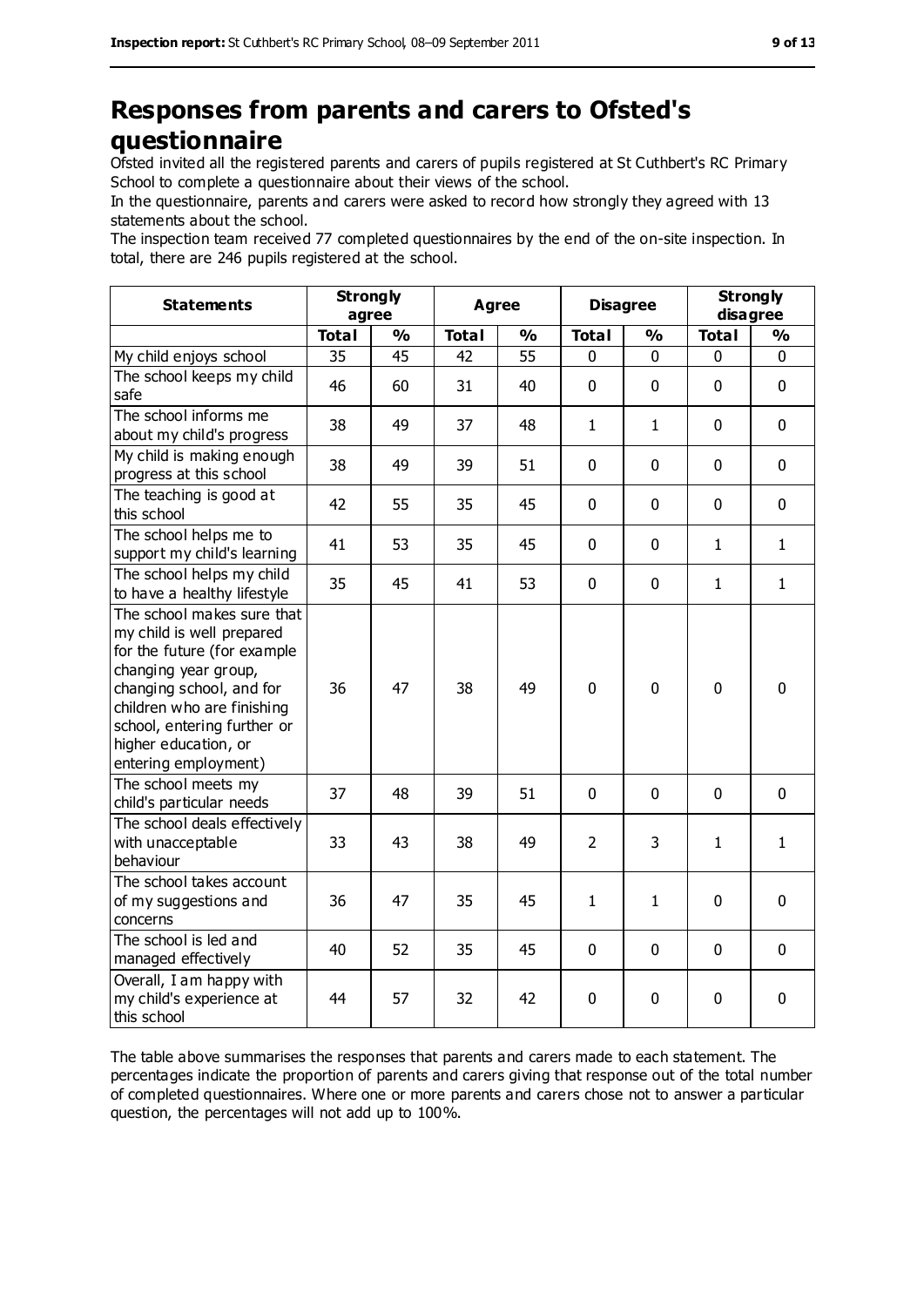## **Glossary**

#### **What inspection judgements mean**

| Grade   | <b>Judgement</b> | <b>Description</b>                                                                                                                                                                                                               |
|---------|------------------|----------------------------------------------------------------------------------------------------------------------------------------------------------------------------------------------------------------------------------|
| Grade 1 | Outstanding      | These features are highly effective. An outstanding<br>school provides exceptionally well for all its pupils'<br>needs.                                                                                                          |
| Grade 2 | Good             | These are very positive features of a school. A school<br>that is good is serving its pupils well.                                                                                                                               |
| Grade 3 | Satisfactory     | These features are of reasonable quality. A<br>satisfactory school is providing adequately for its<br>pupils.                                                                                                                    |
| Grade 4 | Inadequate       | These features are not of an acceptable standard. An<br>inadequate school needs to make significant<br>improvement in order to meet the needs of its pupils.<br>Ofsted inspectors will make further visits until it<br>improves. |

#### **Overall effectiveness of schools**

|                          | Overall effectiveness judgement (percentage of schools) |      |                     |                   |
|--------------------------|---------------------------------------------------------|------|---------------------|-------------------|
| <b>Type of</b><br>school | <b>Outstanding</b>                                      | Good | <b>Satisfactory</b> | <b>Inadequate</b> |
| Nursery schools          | 43                                                      | 47   | 10                  |                   |
| Primary schools          | 6                                                       | 46   | 42                  |                   |
| Secondary<br>schools     | 14                                                      | 36   | 41                  | 9                 |
| Sixth forms              | 15                                                      | 42   | 41                  | 3                 |
| Special schools          | 30                                                      | 48   | 19                  | 3                 |
| Pupil referral<br>units  | 14                                                      | 50   | 31                  | 5                 |
| All schools              | 10                                                      | 44   | 39                  |                   |

New school inspection arrangements were introduced on 1 September 2009. This means that inspectors now make some additional judgements that were not made previously.

The data in the table above is for the period 1 September 2010 to 08 April 2011 and is consistent with the latest published official statistics about maintained school inspection outcomes (see [www.ofsted.gov.uk\)](http://www.ofsted.gov.uk/).

The sample of schools inspected during 2010/11 was not representative of all schools nationally, as weaker schools are inspected more frequently than good or outstanding schools.

Percentages are rounded and do not always add exactly to 100. Sixth form figures reflect the judgements made for the overall effectiveness of the sixth form in secondary schools, special schools and pupil referral units.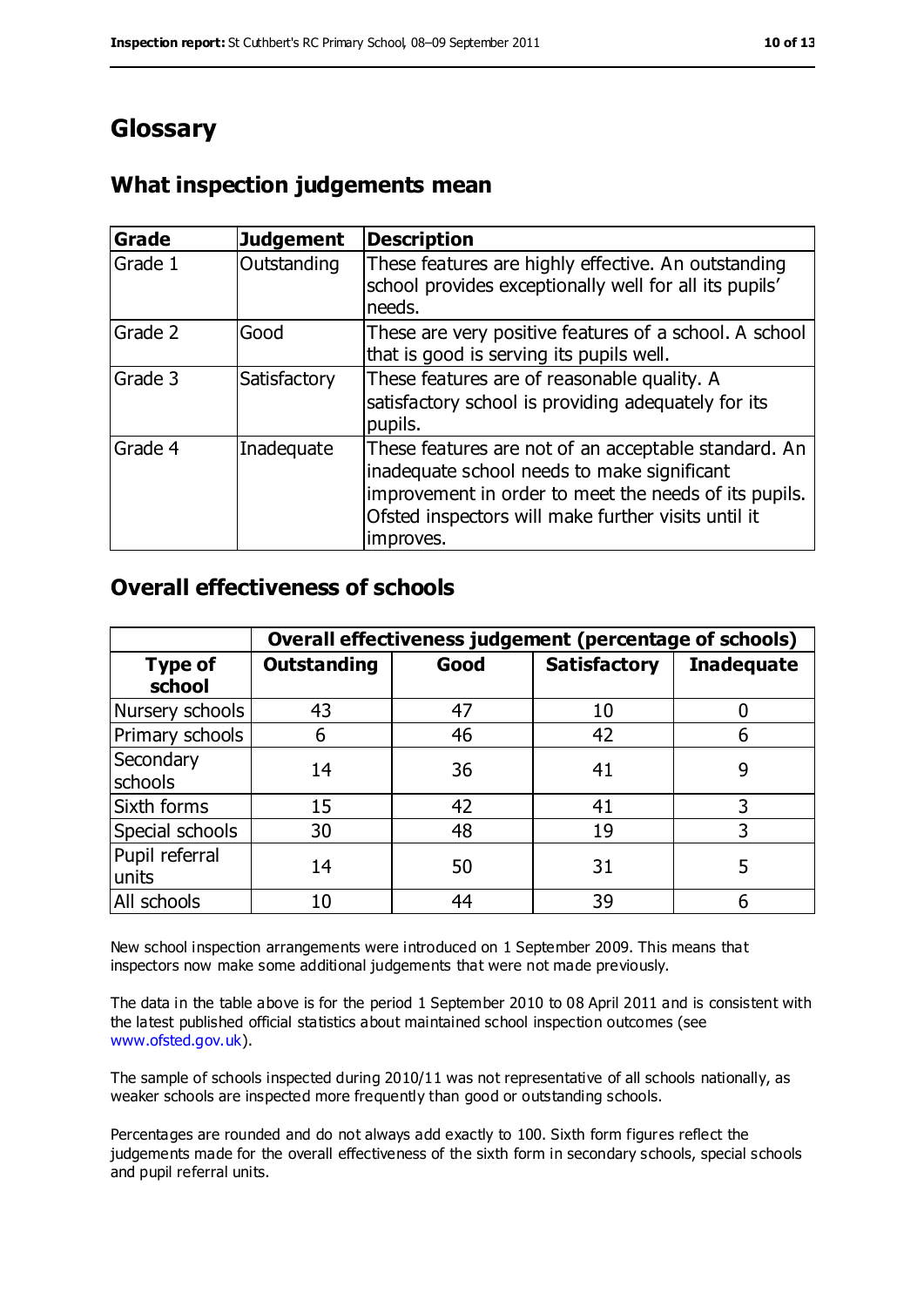## **Common terminology used by inspectors**

| Achievement:               | the progress and success of a pupil in their<br>learning, development or training.                                                                                                                                                                                                                                                     |
|----------------------------|----------------------------------------------------------------------------------------------------------------------------------------------------------------------------------------------------------------------------------------------------------------------------------------------------------------------------------------|
| Attainment:                | the standard of the pupils' work shown by test<br>and examination results and in lessons.                                                                                                                                                                                                                                              |
| Capacity to improve:       | the proven ability of the school to continue<br>improving. Inspectors base this judgement on<br>what the school has accomplished so far and on<br>the quality of its systems to maintain<br>improvement.                                                                                                                               |
| Leadership and management: | the contribution of all the staff with<br>responsibilities, not just the headteacher, to<br>identifying priorities, directing and motivating staff<br>and running the school.                                                                                                                                                          |
| Learning:                  | how well pupils acquire knowledge, develop their<br>understanding, learn and practise skills and are<br>developing their competence as learners.                                                                                                                                                                                       |
| Overall effectiveness:     | inspectors form a judgement on a school's overall<br>effectiveness based on the findings from their<br>inspection of the school. The following<br>judgements, in particular, influence what the<br>overall effectiveness judgement will be.                                                                                            |
|                            | The school's capacity for sustained<br>ш<br>improvement.<br>Outcomes for individuals and groups of<br>pupils.<br>$\blacksquare$ The quality of teaching.<br>The extent to which the curriculum meets<br>pupils' needs, including, where relevant,<br>through partnerships.<br>The effectiveness of care, guidance and<br>ш<br>support. |
| Progress:                  | the rate at which pupils are learning in lessons<br>and over longer periods of time. It is often<br>measured by comparing the pupils' attainment at<br>the end of a key stage with their attainment when<br>they started.                                                                                                              |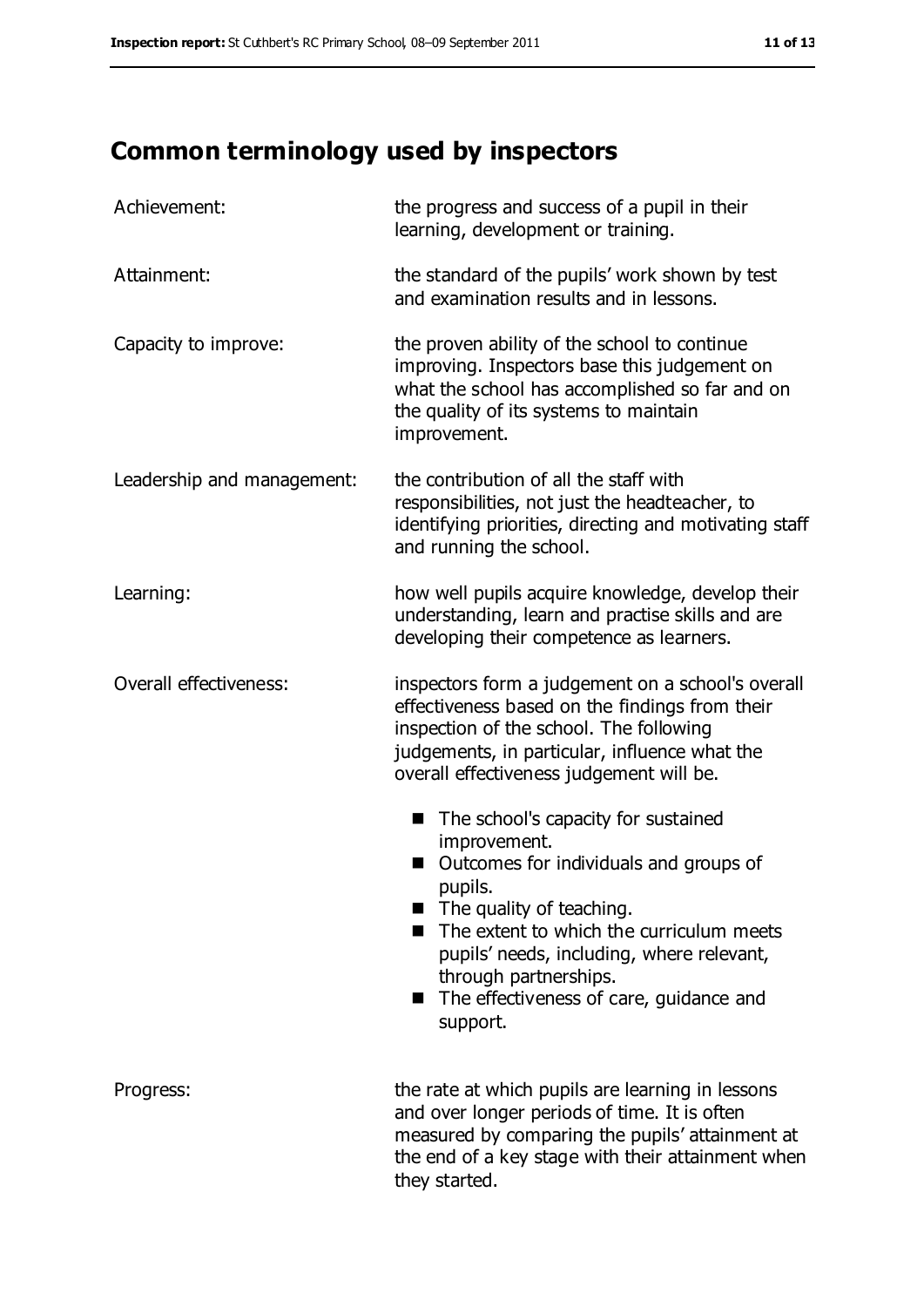**This letter is provided for the school, parents and carers to share with their children. It describes Ofsted's main findings from the inspection of their school.**



12 September 2011

Dear Pupils

#### **Inspection of St Cuthbert's RC Primary School, Hartlepool, TS25 5AJ**

On behalf of the inspection team, thank you for making us so welcome when we inspected your school.

You go to a good school and your teachers know how to make it even better. The team was impressed by the work of the school council and your excellent artwork. Your behaviour, politeness and the great care and respect you have for one another are admirable. Your teachers take exceptional care of you and try hard to make your lessons fun and help you to work hard. You told us that you look forward to coming to school because you like your teachers and appreciate the activities the school provides for you, such as visits and clubs. Your parents and carers like the school very much. Your teachers have agreed with me that they should do the following things to help your school to improve even more:

- help you reach higher standards at the end of Year 6, by providing more opportunities for you to investigate together, solve problems and apply your skills in exciting activities
- make sure that all the information that teachers have about how well you are doing is used to plan work that is at the right level of challenge for all of you
- work with your parents and carers to make sure that more of you attend school more regularly.

You can help by continuing to do your best and attending regularly. We wish you every success in the future.

Yours sincerely

Gordon Potter Lead inspector